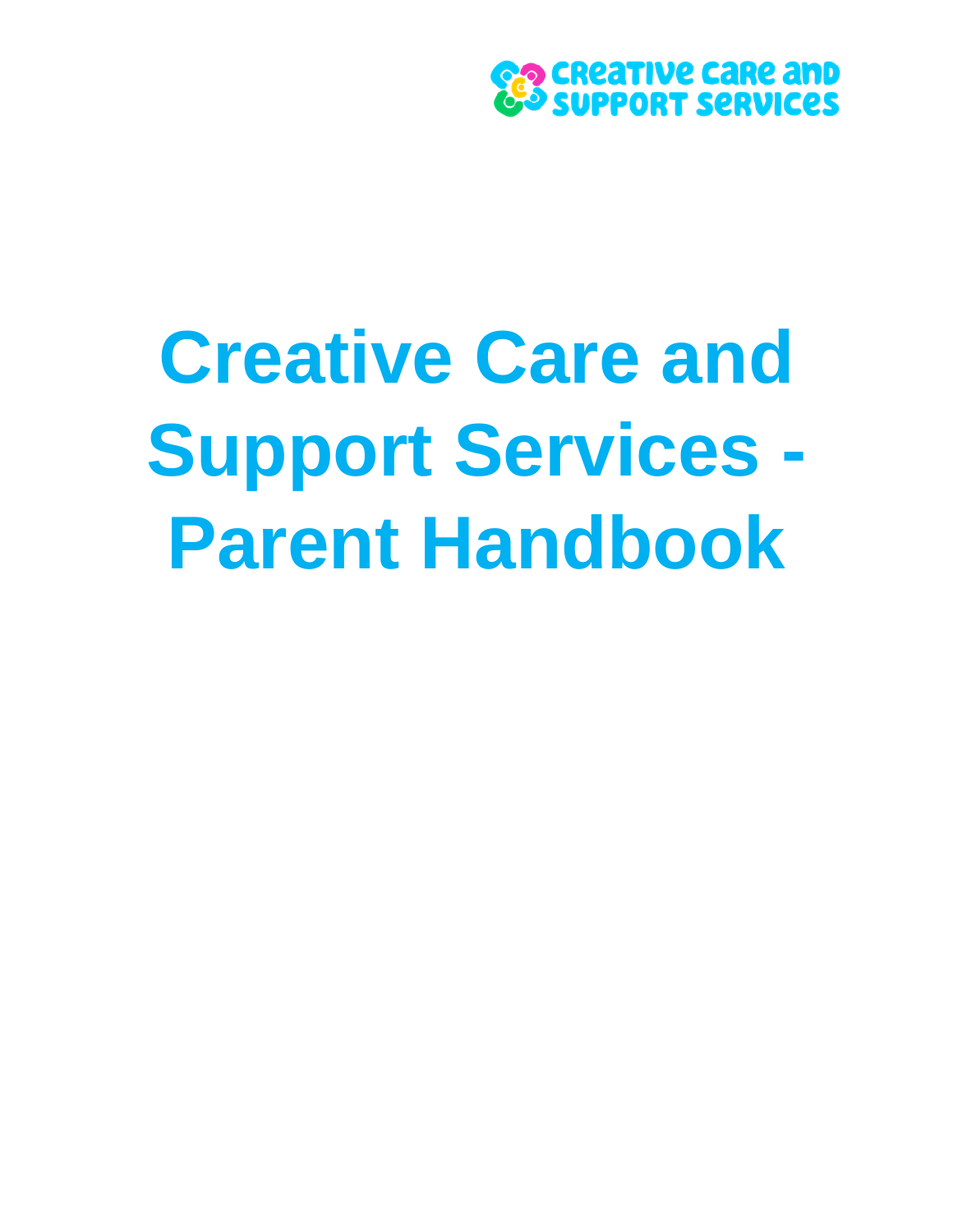# <mark>၉၉</mark> CReaTIVe CaRe and<br>မိ<sup>9</sup> SUPPORT SeRVICeS

# **HELLO**

Creative Care and Support Services aims to do better for children with a disability and the families who care for them. We understand the importance of having access to Vacational Care and Respite Services for our children.

Creative Care and Support Services has a vision to enable children with special needs to be their best, through:

- Innovative, contemporary approaches to child and youth disability services delivered by high quality staff
- Structured and 'joined up' programs that intersect with community, education and government pathways
- Tailored vocational care and holiday support services to enable children to experience fun, safe and creative programs, while supporting families to continue their work and social commitments.

Our mission is to provide dedicated, high quality services for children and young people with special needs to help them maximise their potential. We will achieve this through:

- **Innovative, contemporary and leading practice approaches** to child and youth disability services
- Employing **highly experienced and trained staff** to deliver services and **focussing on continuous learning and development**
- **Structured programs** that intersect with community, education and government pathways
- Tailored **vocational care and respite care support services** to enable children to experience fun, safe and creative programs, while supporting families to continue their work and social commitments
- **Advocacy for children with disability** in our community and **promotion of a career in disability services** as a viable and rewarding vocation.

Creative Care and Support Services is a not for profit company with dedicated staff that want to make a different to special needs people. Our team has extensive experience in business management, policy and procedure, continuous improvement, injury management, budgeting methodologies and strategic planning. We have a strong focus and years of experience in working with special needs children and young adults.

Creative Care and Support Services will focus on program delivery at Sunbury Macedon Ranges Specialist School - Sunbury Campus. We operate under the *Education and Care Services National Law Act (2010)* and *Education and Care Services National Regulations Act (2011).* Our program meets the education regulations, including National Quality Framework and the My Time Our Place Framework.

For further information on any components within this Parent Handbook please contact Maria Palumbo on 0412 185 592 to discuss.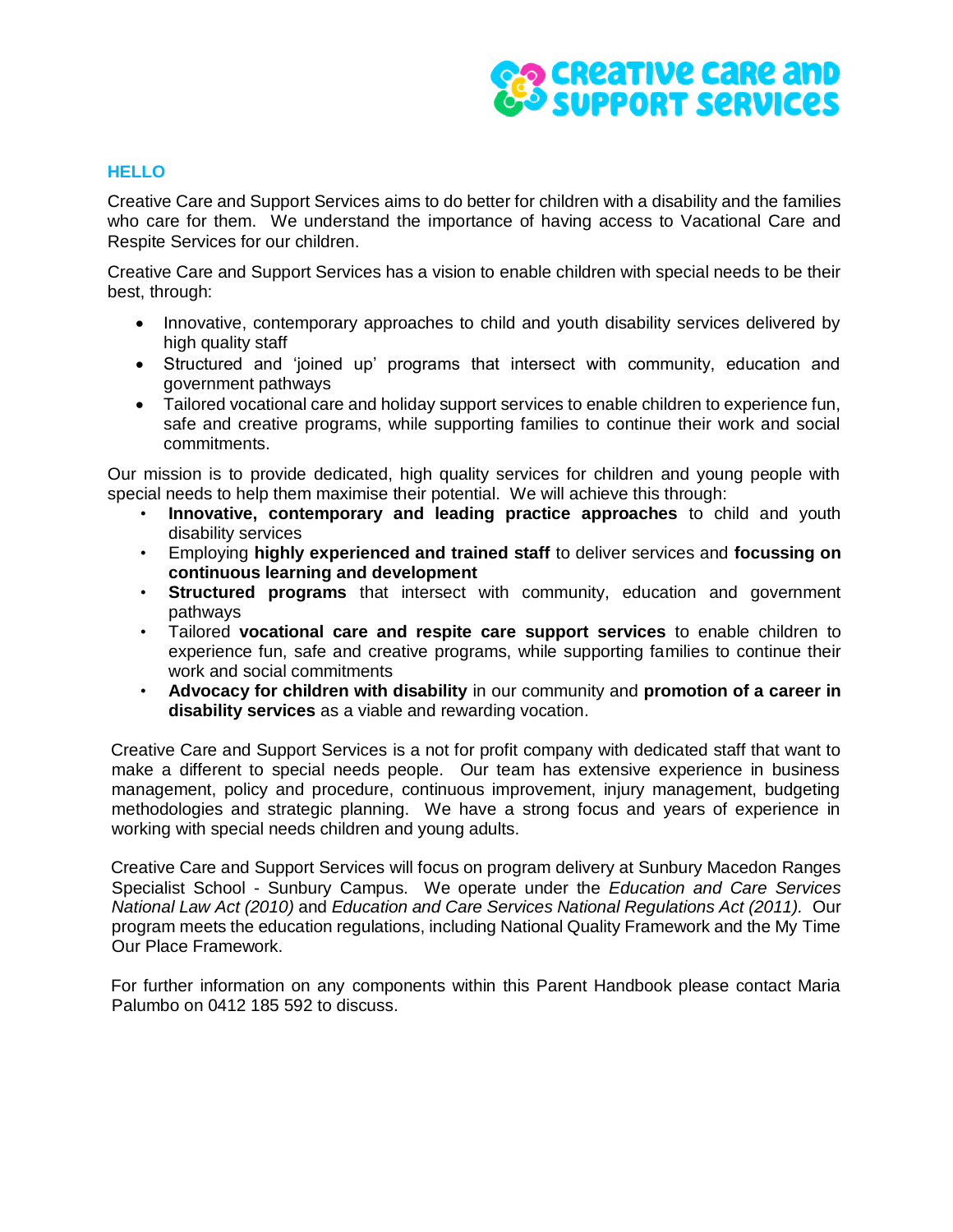

# **Venue Details**

**Creative Care and Support Services LTD** Sunbury Macedon Ranges Specialist School Jackson Hill 127-143 Circular Drive, Sunbury, VIC, 3429

# **Hours of Operation**

Monday to Friday - 8.00am - 6.30pm Closed on Public Holidays

# **Program Contacts**

Full all enquires, comments or grievances please contact Maria Palumbo on 0412 185 592

# **Enrolment and Orientation**

#### **ENROLMENT**

- Prior to attending the program, each child must have completed the enrolment process and have received an approval email to demonstrate acceptance into the program.
- Enrolments are renewed annually and attendance in previous years does not guarantee a place in following years.

## **CASUAL BOOKINGS**

Children may be booked into the program for regular attendance each week or may attend on a casual basis. If your child is attending on a casual basis, parents/guardians must inform the school and Program Coordinator of your child's attendance. Parents/guardians may inform the Program Coordinator via text message or phone call to the program phone number. All casual bookings should be done no later than 11am on the day of care required.

The unexpected attendance of your child is a significant risk to program staff and children enrolled in the program, given the impact on staff resourcing requirements. Advising the program of your child's attendance is essential is resourcing planning. If you child attends the program without prior notification, the program may contact your nominated contacted to collect your child.

## **Parent/guardian Obligations**

Parents/guardians are obligated to –

- Provide all information required to meet enrolments requirements
- Always sign their child out when collecting the child from the program
- Collect the child within the program operating hours
- Inform program staff of your child's issues relating to their health and wellbeing
- Provide the child with food, clothing and sun protection as required by the program
- Keep the child at home if the child is unwell or has an infectious disease (refer to list provided at the end of the Parent Handbook)

# **Priority of Access**

If applications exceed places available (the program is currently approved for 30 enrolments), a priority of access will apply in accordance with Australian Government requirement as follows –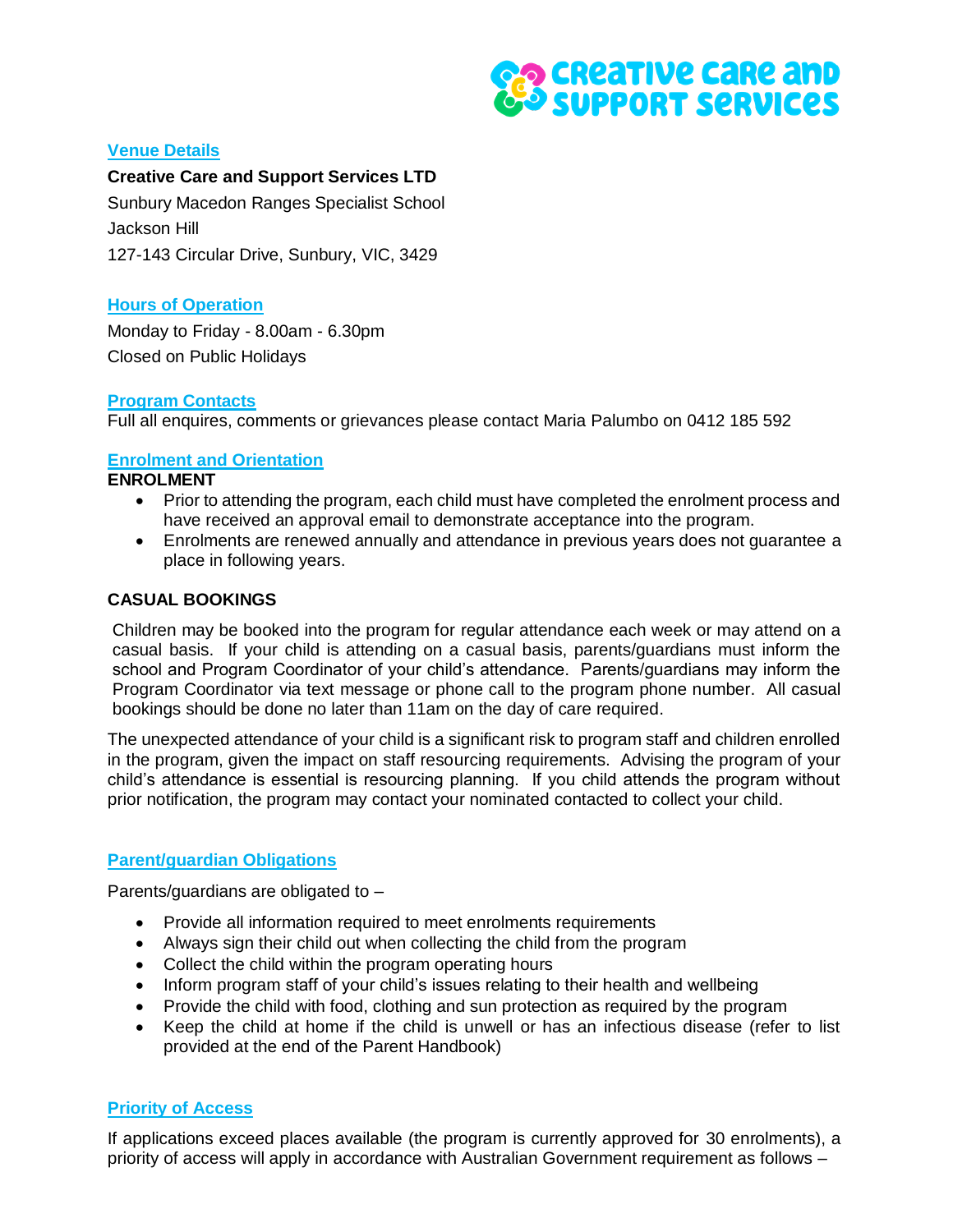

- Priority  $1 a$  child at risk of serious abuse or neglect
- Priority  $2 a$  child of a single parent who satisfies, or of parents who both satisfy, the work, training, study test under Section 14 of the New Tax System (Family Assistance) Act 1999
- Priority  $3 any other child$

### **Attendance sign in and sign out**

- Program staff will sign in all children upon the commencement of each Program session.
- Parents/guardians are required to sign out their child/children upon collection.
- Parents/guardians are to use the program sign out sheet located within the program reception area to sign out.
- Written permission must be provided by the parent/quardian if the child/children are to by collected by someone else.
- Photo ID will need to be witness by the Program Coordinator upon pick up and the individual must be over the age of 18 years old.
- Under no circumstances will any staff member allow a child to be collected from the program by an unauthorised person.

#### **Late Collection Policy**

A child/children who are not picked up by 6.30pm will be charged an \$1 for each minute they remain at the program. If a child/children is not collected and every effort has been made to contact parents/guardians, emergency contacts will be contacted to collect the child. If not contact can be established with either the parents/guardians or emergency contacts, then the police will be called to collect the child/children.

#### **Cancellations and Absences**

For permanent fee attendances, parents/guardians must use the Parent Portal, text or ring the Program Manager/Program Coordinator before 11am to report an absence. If the child is using NDIS funding to attend the program, at least 24-hour notice is required, as outlined in the NDIS Service Agreement. This is a standard cancellation time applicable to all NDIS services users.

#### **Child Safety and Custody Issues**

We have a duty of care to ensure that children are protected whilst attending our program. Child custody arrangements are strictly followed. If there are any custody issues that staff need to be aware of, please notify staff accordingly and provide copies of all legal documents. Any information you provide will be kept completely confidential.

#### **Program Overview**

Our program consists of a variety of activities provided each day. Children are encouraged to explore activities using the indoor and outdoor space. All activities have been designed to encourage participation of all children regardless of age, gender, cultural backgrounds and level of ability. We also understand that some children prefer to unwind outside school time and therefore we have designated areas for child to 'chill out' and unwind if required.

Our staff are committed to providing an engaging program that supports each child's needs and interested. Our staff have highly experienced in providing support and encouragement to child with special needs. Our programs is aligned with the National Quality Framework and the 'My Time, Our Place' Framework for School Age Care in Australia, focusing on developmental outcomes: identity, community, wellbeing, leaning and communication. Our program is tailored to support a child's Individual Program Plan, where applicable.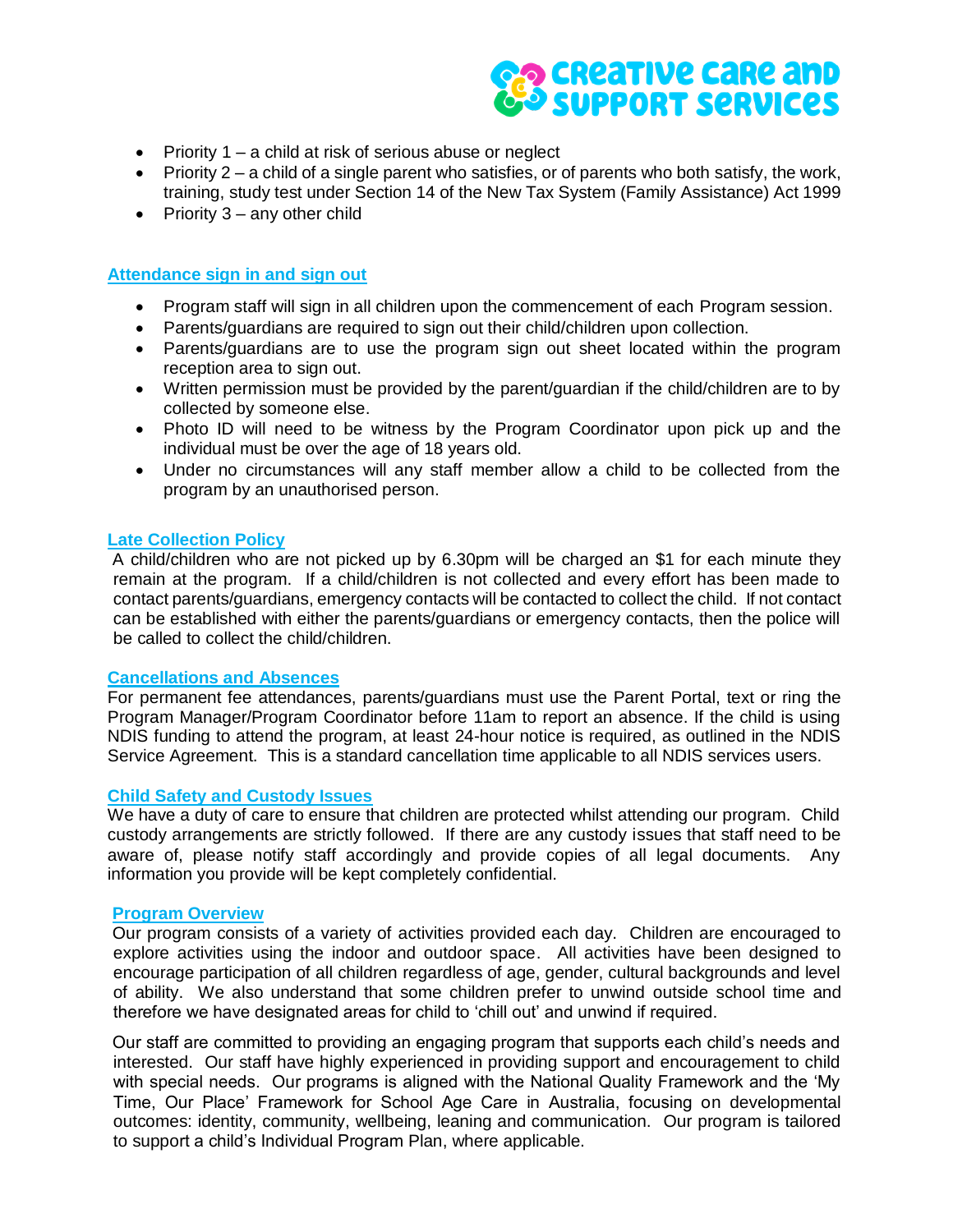

## **What to bring**

Children should have the following items when attending the program:

- Food to eat during snack and lunch time
- A refillable drink bottle that is labelled
- A Sun Smart approved hat for outside play in terms 1 and 4. Children without hats or with inappropriate hats will be restricted to areas that offer protection e.g. Indoors or shaded areas.

All belongings should be labelled, and children should not bring money or valuable to the program. The program does not accept responsibility for lost, damaged or stolen valuable brought to the program.

#### **Nutrition**

Parents/guardians are required to provide children with food to be eaten by your child at snack time. Parents/guardians are encouraged to provide children with healthy, nutritious snacks based on the Dietary Guidelines for Children and Adolescents in Australia (2003).

Parents/guardians should ensure food provided is nut-free and voids food that anaphylactic children at the program are allergic to. Children should bring their own refillable water bottle.

#### **Standard of Behaviour**

We expect that families and children act in a safe and sensible manner. We understand that working with children with special needs brings specific challenges relating to communication and behaviours. We encourage children n to be respectful of others, use appropriate and positive language and listen to others when speaking.

Our staff have highly trained and provide positive guidance to encourage children to make safe choices. Individual behaviour plans may be required, when appropriate, in conjunction with children, parents/guardians and staff. If the child's behaviour is putting themselves, other children or staff in danger, they may be excluded from the program.

### **Fees** (fees will be reviewed regularly and are subject to change)

Sunbury Macedon Ranges Specialist School (Sunbury Campus) – will operate from 8am to 6.30pm and fees will be set based on the Program Outline. Please refer to the detailed Program Outline for activity descriptions and fee information.

#### **Centrelink Entitlements**

From 2 July 2018 the Child Care Subsidy (CCS) replaced the Child Care Benefit (CCB) and Child Care Rebate (CCR).

The CCS is a Commonwealth Government subsidy to help make childcare fees more affordable. It is calculated based on the family's income. More information can be found at [www.humansercies.gov.au.](http://www.humansercies.gov.au/)

**Contact the Family Assistance Office on 13 61 50 to register and receive your entitlements.**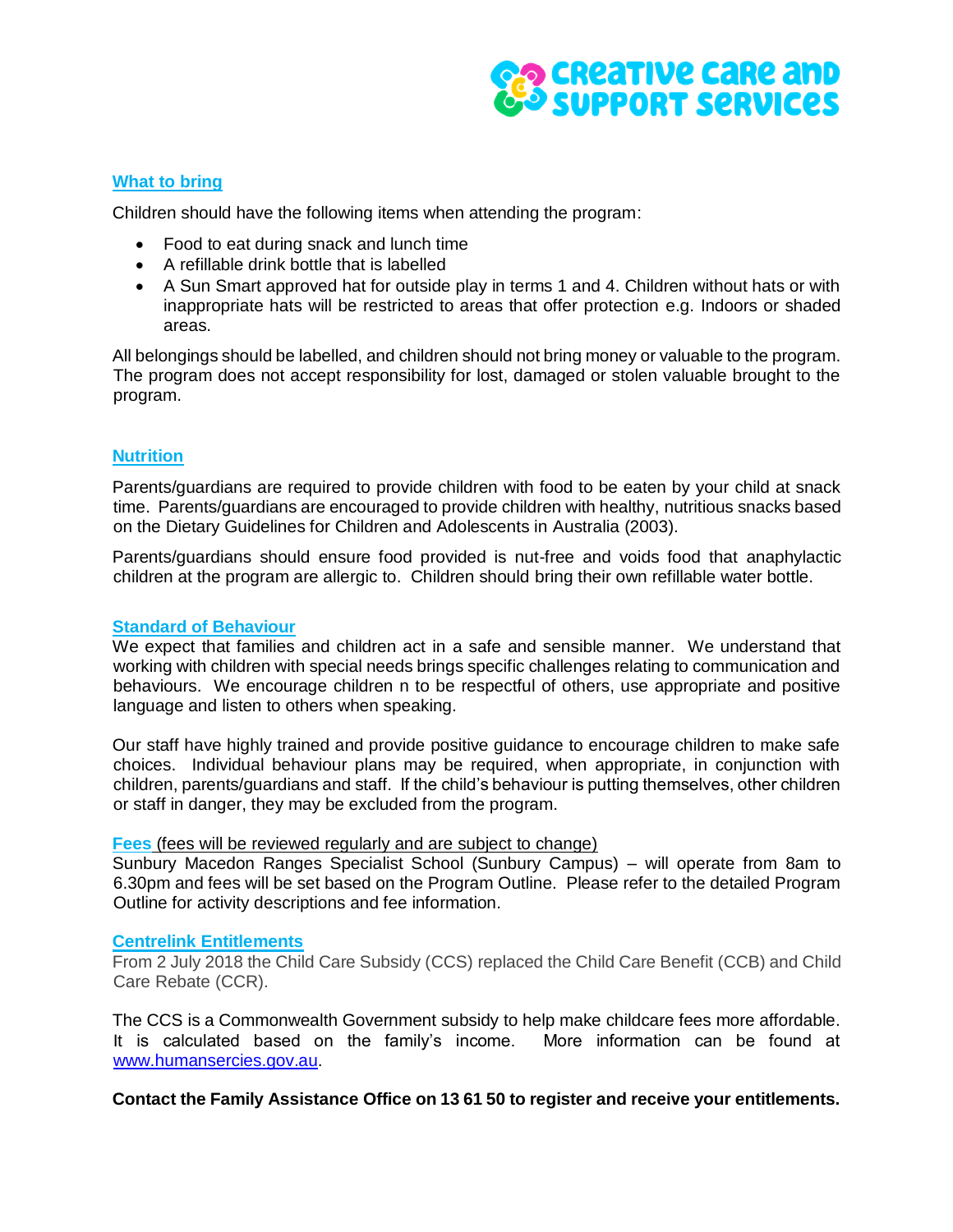# **CO CREATIVE CARE AND<br>CO SUPPORT SERVICES**

When registering with the Family Assistance Office for your benefits, you have the option of paying the full fee and receiving your entitlements at tax time or paying a reduced fee and having your entitlement paid directly to the program.

To be eligible for these rebates, you must supply us with the date of birth and Customer Reference Number (CRN) for both you and your child. You must also make sure you details are up to date and current via your 'My Gov' account.

You can estimate your entitlements by using the online estimator at [www.humanservices.gov.au/customer/enablers/online-estimators](http://www.humanservices.gov.au/customer/enablers/online-estimators)

#### **Funding**

Families that receive respite support through an ISP, NDIS plan or other agreement may use this funding to cover the cost of the program. Please contact the Program Manager for more information on setting this up.

#### **Payment Procedure**

Accounts are issued a fortnight prior to the commencement of the program via email. Payments are made online via our website through your Parent Portal.

#### **Non-Payment of Fees**

Unpaid fees will be managed as follows –

- A reminder email will be send with the due date listed
- A phone call will be made to follow up fees and discuss the option of a payment plan
- If a payment isn't received within the fortnight, the child will be unable to attend the program

NOTE: late fees of \$20 will be applied to each week of arrears

## **National Disability Insurance Scheme**

Creative Care and Support Services is not a registered provide under the National Disability Insurance Scheme (NDIS). However, if you are Self-Managed, the Program may come under the support category of (4) Assistance with Social and Community Participation or (9) Increased Social and Community Participation.

Families may choose to include Outside School Hours Care in their child's individualised plan to cover the program fees. Families who are in the process of creating a place for their child should contact the Operational Program Manager on 0412 185 592 to discuss this further.

#### **Feedback**

Feedback about our program from families, including children, is an essential part of how we can continue to improve our service. We encourage you to let us know how we are going and whether we are meeting you and child's expectations and needs. Your feedback is used to improve our services and is used for future program planning and professional development.

#### **Confidentiality**

The program collects sensitive information for enrolment record with family consent. Only information required for effective delivery of our program is collected. Personal information will remain strictly confidential and in line with the National Privacy Principles (NPPS) under the *Privacy Act 1988* and the *Information Privacy Act 2000 (Victoria).* Information will be stored securely and protect form unauthorised access. Personal information will not be disclosed without written consent form the individual involved.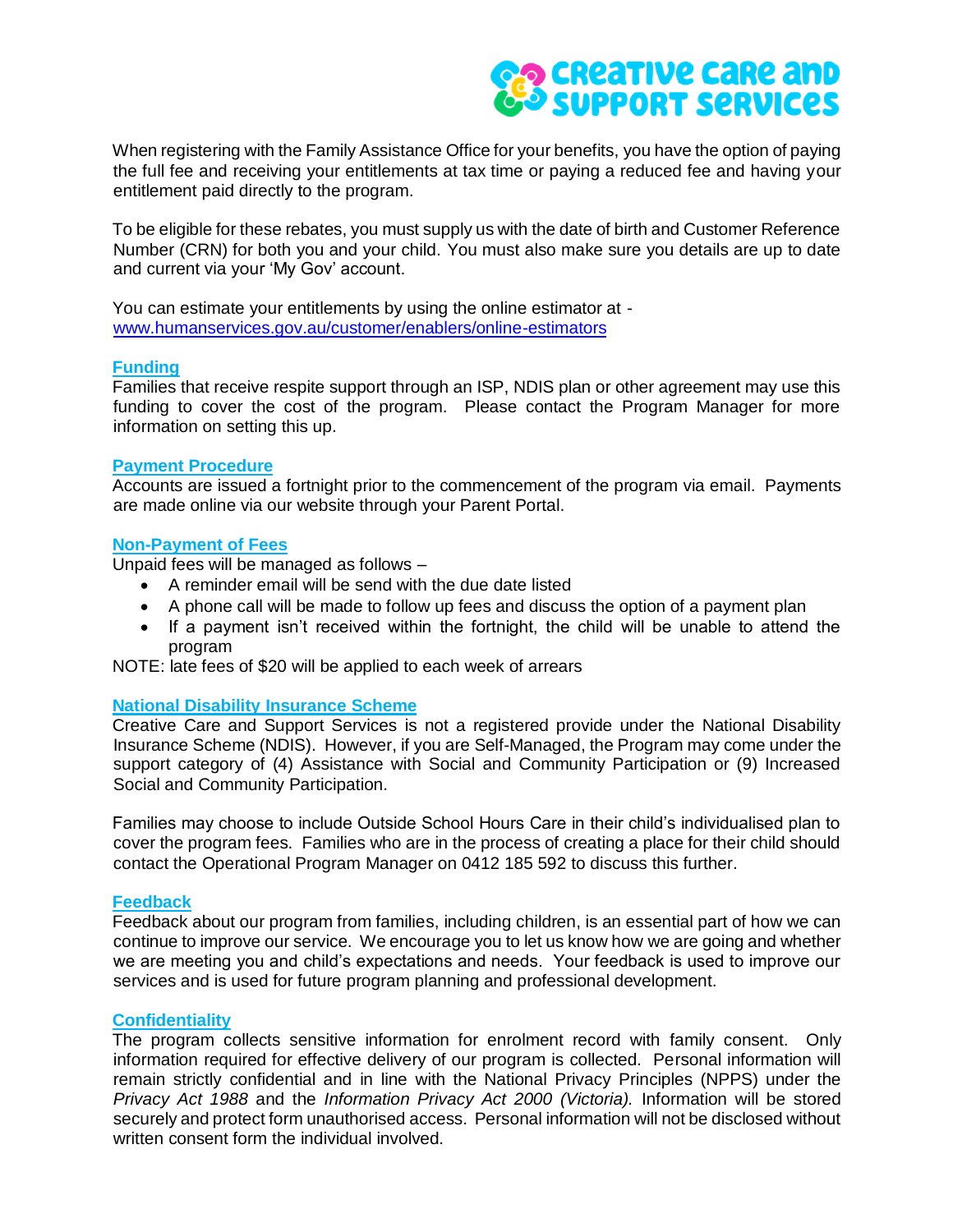

#### **Medical and Emergency Information**

#### **MEDICAL CONDITIONS**

We strive to provide the best possible care for all children which means that we rely on families to open and honest about medical concerns and provide relevant details that will assist us to operate in a safe and informed environment.

Staff are trained to recognise the symptoms of an asthma attack, allergic or anaphylaxis reaction. Staff have current up to date training in the use of asthma medications and auto-injection devices. It is essential that a copy of your child's management plan must be provided to staff before your child can attend the program.

#### **Relevant forms can be found at –**

Asthma management form: [www.asthma.org.au](http://www.asthma.org.au/) Anaphylaxis place plan: [www.allergyfacts.org.au](http://www.allergyfacts.org.au/) Diabetes management plan: [www.deabetesvic.gov.au](http://www.deabetesvic.gov.au/)

When necessary, staff will work with families to develop an additional risk minimisation place and communication plan for children with these medical conditions.

#### **MEDICATIONS**

Parents/guardians are required to complete a *Medication Authority Form* before staff can administer any medications. This includes over the counter medications. Medication must be in its original package original blister pack with the child's name, doctor's name, dosage and times written on it clearly.

All medications are safely stored by the program, meaning they are clearly labelled and out of children's reach.

#### **ACCIDENTS/ILLNESS OR TRAUMA**

Program staff will have a first aid kit with them always. Staff will bring a first aid kit with them whilst the children are playing in an outdoor area or on an authorised excursion.

All accidents and illnesses will be recorded, this includes the actions taken by staff. Parent/guardians of children who have had an accident or are feeling unwell will be notified by phone and will be required to sign an incident notification form upon collecting their child. If the child is too unwell to remain at the centre, the parent/guardian will be contacted by phone to pick the child up from the program. If the program is unable to get in contact with the parent/guardian, the emergency contacts will be called.

In the case of an emergency, the closest member of staff with a current First Aid Certificate will provide the appropriate care. In the event that staff are unable to provide adequate treatment and the child's overall wellbeing is at risk, an ambulance will be called and parents/guardians will be contacted immediately. The cost of the ambulance or any medical expenses will be covered by the child's family. Staff are unable to transport children in their own vehicles under any circumstances.

#### **INFECTION DISESASE**

Children with an infection disease will be excluded from the program and not permitted to attend until they met the criteria to allowing the child to return to the program. (refer to the following table). If children display symptoms of an infectious disease whilst at the program, parents/guardians will be contacted immediately to collect their child.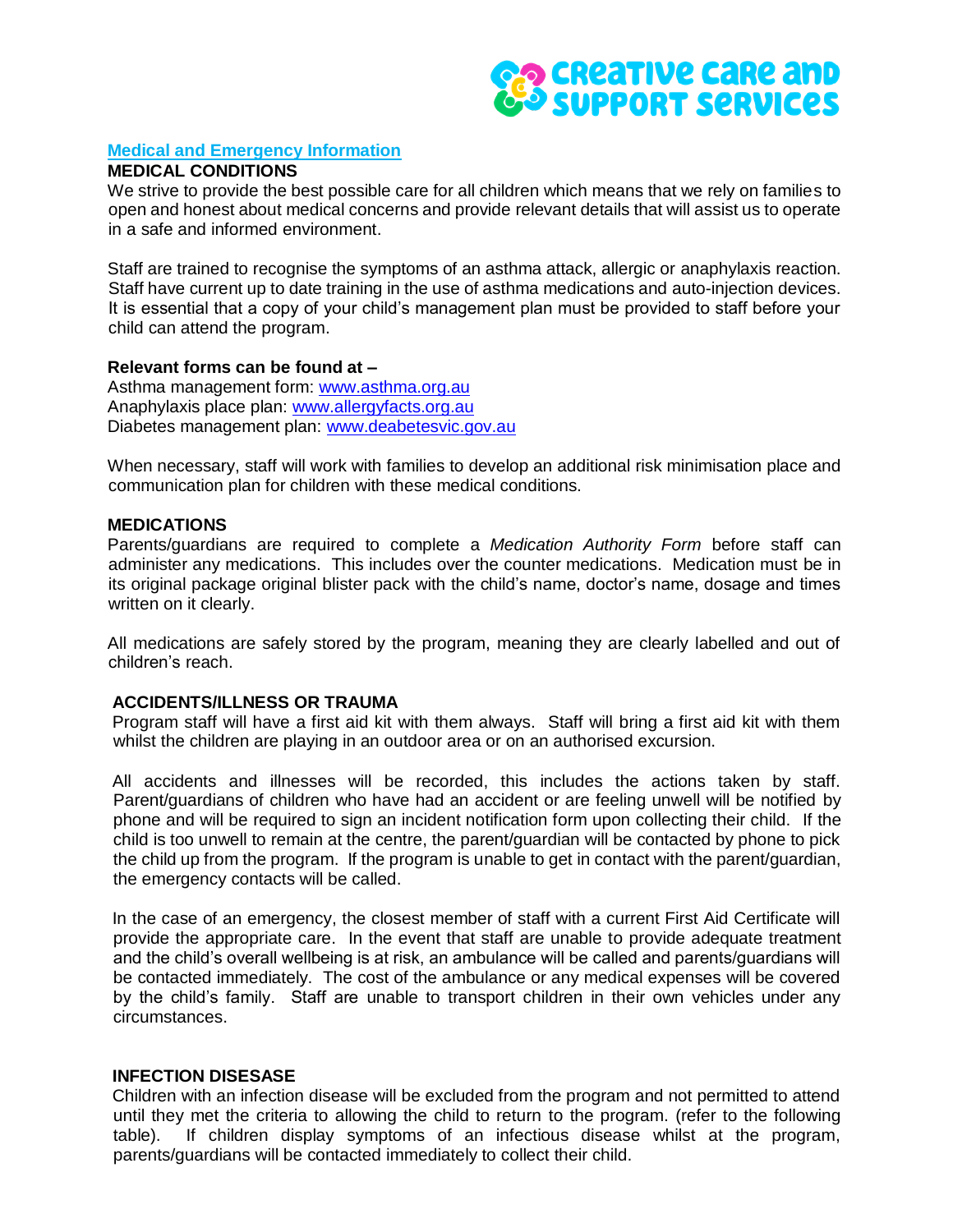# **CO CREATIVE CARE AND SUPPORT SERVICES**

| <b>Condition</b>               | <b>Exclusion Period</b>                                                                  | <b>Contact Exclusion</b>         |
|--------------------------------|------------------------------------------------------------------------------------------|----------------------------------|
| Amoebiasis                     | Excluded until there has not been a loos bowel                                           | Not excluded                     |
|                                | motion for 24 hours                                                                      |                                  |
| Campylobacter                  | Excluded until there has not been a loose bowel                                          | Not excluded                     |
|                                | motion for 24 hours                                                                      |                                  |
| Chickenpox                     | Excluded until all blisters have dried                                                   | Any child with an immune         |
|                                |                                                                                          | deficiency<br>receiving<br>or    |
|                                |                                                                                          | chemotherapy                     |
| Conjunctivitis                 | Excluded until discharge from the eyes has<br>ceased                                     | Not excluded                     |
| Diarrhoea                      | Excluded until there has not been a loose bowel<br>motion for 24 hours                   | Not excluded                     |
| Diphtheria                     | Excluded until medical certificate of recovery is                                        | Family/household contact         |
|                                | received                                                                                 |                                  |
| Hand, foot and mouth           | Excluded until all blisters have dried                                                   | Not excluded                     |
| disease                        |                                                                                          |                                  |
| Haemophilus                    | Excluded until at least 4 days of appropriate                                            | Not excluded                     |
| influenza type b (Hib)         | antibiotic treatment has been completed                                                  |                                  |
| <b>Hepatitis A</b>             | Excluded until a medical certificate of recovery                                         | Not excluded                     |
|                                | is received, not before 7 days after the onset of                                        |                                  |
|                                | jaundice or illness                                                                      |                                  |
| Herpes (cold sores)            | Excluded until the lesion has stopped weeping.<br>Lesions to be covered by dressing when | Not excluded                     |
|                                | possible                                                                                 |                                  |
| (school<br>Impetigo            | until appropriate treatment<br>Excluded<br>has                                           | Not excluded                     |
| sores)                         | commenced. Sores on exposed surfaces must                                                |                                  |
|                                | be covered with a watertight dressing                                                    |                                  |
| Influenza<br>and               | Excluded until well                                                                      | excluded<br>unless<br><b>Not</b> |
| influenza<br>like              |                                                                                          | considered appropriate by        |
| illnesses                      |                                                                                          | the Program Manager              |
| Leprosy                        | Excluded until approval to return has been given                                         | Not excluded                     |
|                                | by the Program Manager                                                                   |                                  |
| <b>Measles</b>                 | Excluded until at least 4 days after the onset of                                        | Unimmunised<br>contact           |
|                                | rash                                                                                     | excluded until 14 days after     |
|                                |                                                                                          | the first day of appearance      |
|                                |                                                                                          | of rash                          |
| <b>Meningitis</b><br>(bacteria | Excluded until well                                                                      | Not excluded                     |
| other<br>than<br>meningococcal |                                                                                          |                                  |
| meningitis)                    |                                                                                          |                                  |
| Meningococcal                  | Excluded until adequate carrier eradication                                              | Not excluded if receiving        |
| infection                      | therapy has been completed                                                               | carrier eradication therapy      |
| <b>Mumps</b>                   | Excluded 9 days or until swelling goes down                                              | Not excluded                     |
| Pertussis<br>(whooping         | Excluded for 21 days after onset of the cough or                                         | Aged less than 7 years who       |
| cough)                         | until they have completed 5 days of a course of                                          | haven't<br>received<br>three     |
|                                | antibiotic treatment                                                                     | effective dose of pertussis      |
|                                |                                                                                          | vaccine should be excluded       |
|                                |                                                                                          | for 14 days after the last       |
|                                |                                                                                          | exposure to the infection        |
|                                |                                                                                          | case or until they have taken    |